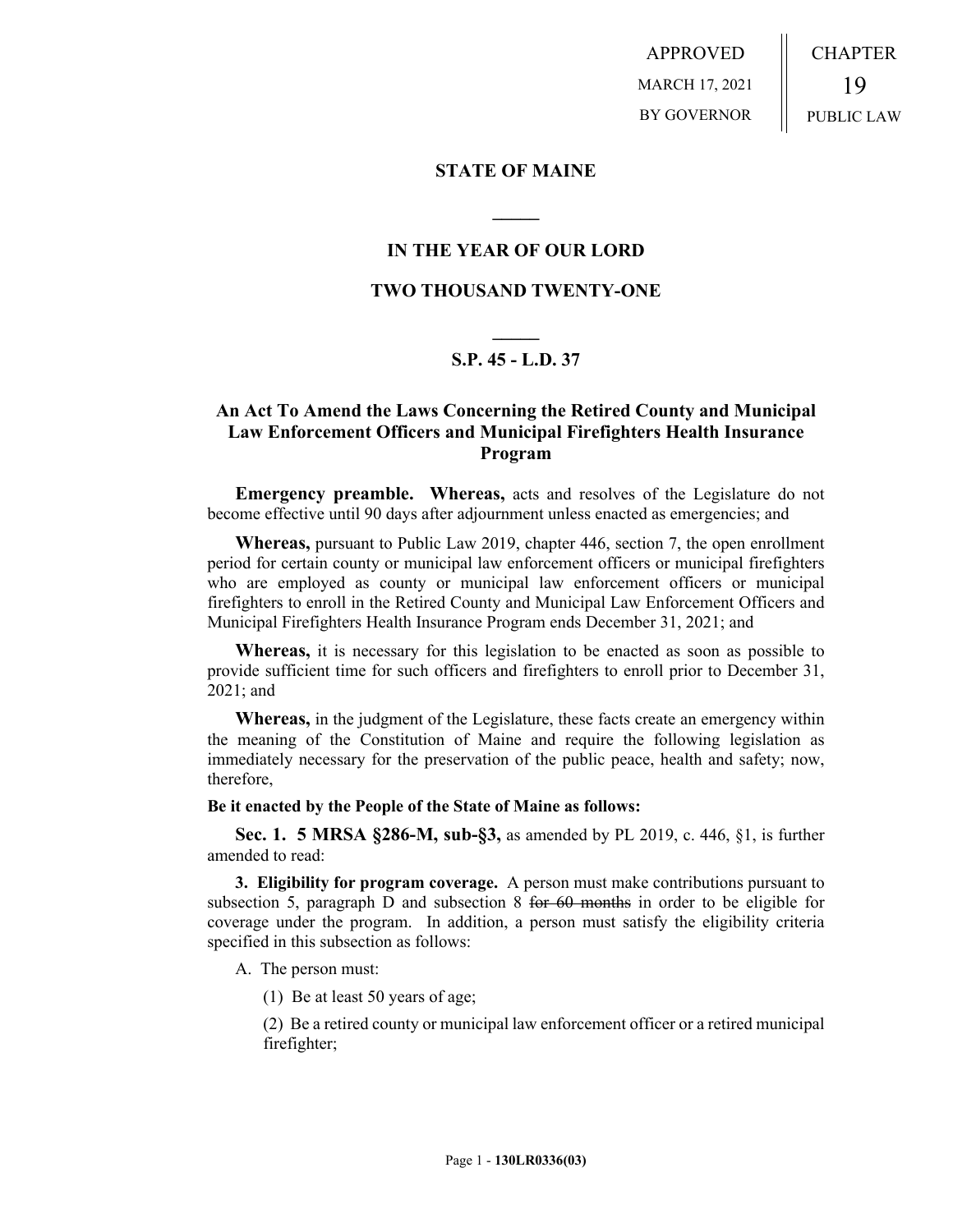(3) Have, while actively employed as a county or municipal law enforcement officer or municipal firefighter, participated in the person's employer's health insurance plan or other fully-insured health insurance plan; and

(4) Receive or be eligible to receive:

(a) If retired from at least 25 years of service in a position as a county or municipal law enforcement officer or a municipal firefighter, a retirement benefit from the Maine Public Employees Retirement System or a defined contribution retirement plan other than the United States Social Security Act; or

(b) If retired from less than 25 years of service in a position as a county or municipal law enforcement officer or a municipal firefighter, a retirement benefit from the Maine Public Employees Retirement System or a defined contribution retirement plan other than the United States Social Security Act, as long as the benefit provided is at least 50% of average final compensation, with no reduction for early retirement and with or without a cost-of-living adjustment; or

B. The person must be a dependent of a person meeting the criteria of paragraph A.

**Sec. 2. 5 MRSA §286-M, sub-§5, ¶D,** as enacted by PL 2019, c. 446, §2, is amended to read:

D. When the effective date of hire of the eligible person is on or after October 1, 2019, the eligible person must enroll in the program no later than 5 years following the effective date of hire, subject to the enrollment and eligibility requirements of the applicable group health plan. If the eligible person enrolls in the program no later than 60 days following the effective date of hire, the eligible person contributes to the fund at the rate specified in subsection 8, paragraph A. If the eligible person enrolls in the program more than 60 days following the effective date of hire, the eligible person shall contribute to the fund 2% of the eligible person's gross wages since the eligible person's effective date of hire to that person's date of enrollment in the program and shall contribute to the fund at the rate specified in subsection 8, paragraph A after the eligible person's date of enrollment.

**Sec. 3. 5 MRSA §286-M, sub-§6, ¶D,** as enacted by PL 2019, c. 446, §2, is amended to read:

D. An enrollee may participate in the group health insurance plan in which the enrollee's spouse participates if that plan is offered in this State or in another group health insurance plan that is offered in this State. An enrollee is responsible for the premium payment associated with the cost of the group health insurance plan in which the enrollee is participating, to the extent such premium obligations exist following the application of any premium subsidy authorized by law. An enrollee who fails to remit the premium payments as established and required by the group health insurance plan in which the enrollee is participating must be disenrolled from the program. The State shall provide a premium subsidy for each enrollee in the form of a direct payment to the group health insurance plan in which the enrollee is participating enrollee. Prior to July 1, 2021, the level of the premium subsidy must equal 45% of the individual premium cost for the enrollee or a dollar amount equivalent to the highest premium